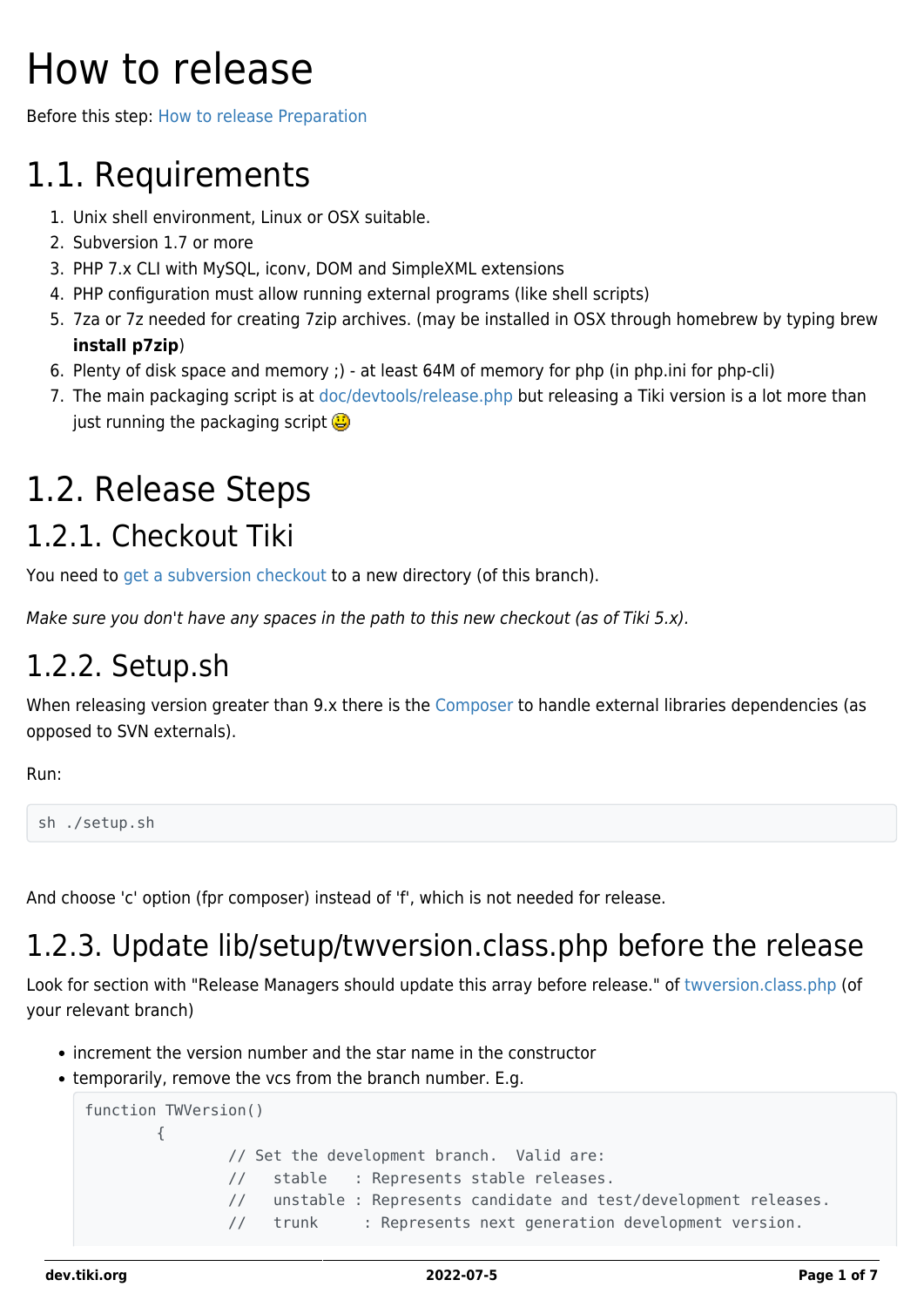```
 $this->branch = 'stable';
               // Set everything else, including defaults.
               $this->version = '22.1vcs'; // needs to have no spaces for
releases
               $this->star = 'Corona Borealis';
```
Since we where to release 22.1, we need to remove the "vcs" from "22.1vcs", so this part will stay as:

```
// Set everything else, including defaults.
             $this - 1 = '22.1'; // needs to have no spaces for
releases
```
- $\bullet$  update list of valid releases in  $\tt\text{tikiversions}()$ 
	- Make sure you add all Tiki versions (not just the one you are doing now). Ex.: when 5.0 is released, 4.2 will probably exist, as this was added to branches/4.x but not merged by script.
	- change the version branch to "unstable", "stable", or "trunk" as explained in that file
- Update the star name in the list in the function  $\frac{t}{t}$  that  $s(t)$
- Commit your changes with this commit message (change \\$VERSION by the version of the release):

[REL] Preparing \\$VERSION release

#### 1.2.3.1. # Remove the previous secdb file

The release script will do this since Tiki 18

### 1.2.4. Run script

Roberto Kirschbaum wrote:

Big thanks to Xorti for the --use-git option in doc/devtools/release.php. For the first time in History we release Tiki using Git! Thanks also to Jonny for testing a tarball in the process of release.

The main packaging script is at [doc/devtools/release.php](https://sourceforge.net/p/tikiwiki/code/HEAD/tree/trunk/doc/devtools/release.php)

Go to the newly created directory

```
Display Basic Help
php doc/devtools/release.php --help
```
You may need to run the release command providing your MySQL credentials for the script to successfully create the secdb file for you. So as you are releasing from your own computer instead of the [release server](https://dev.tiki.org/How-to-Use-the-Release-Server), you may need to use this command which provides the MySQL credentials:

```
/usr/bin/php -d mysql.default_host=HOST -d mysql.default_user=USER -d
mysql.default password=PASS doc/devtools/release.php 12.1 beta
```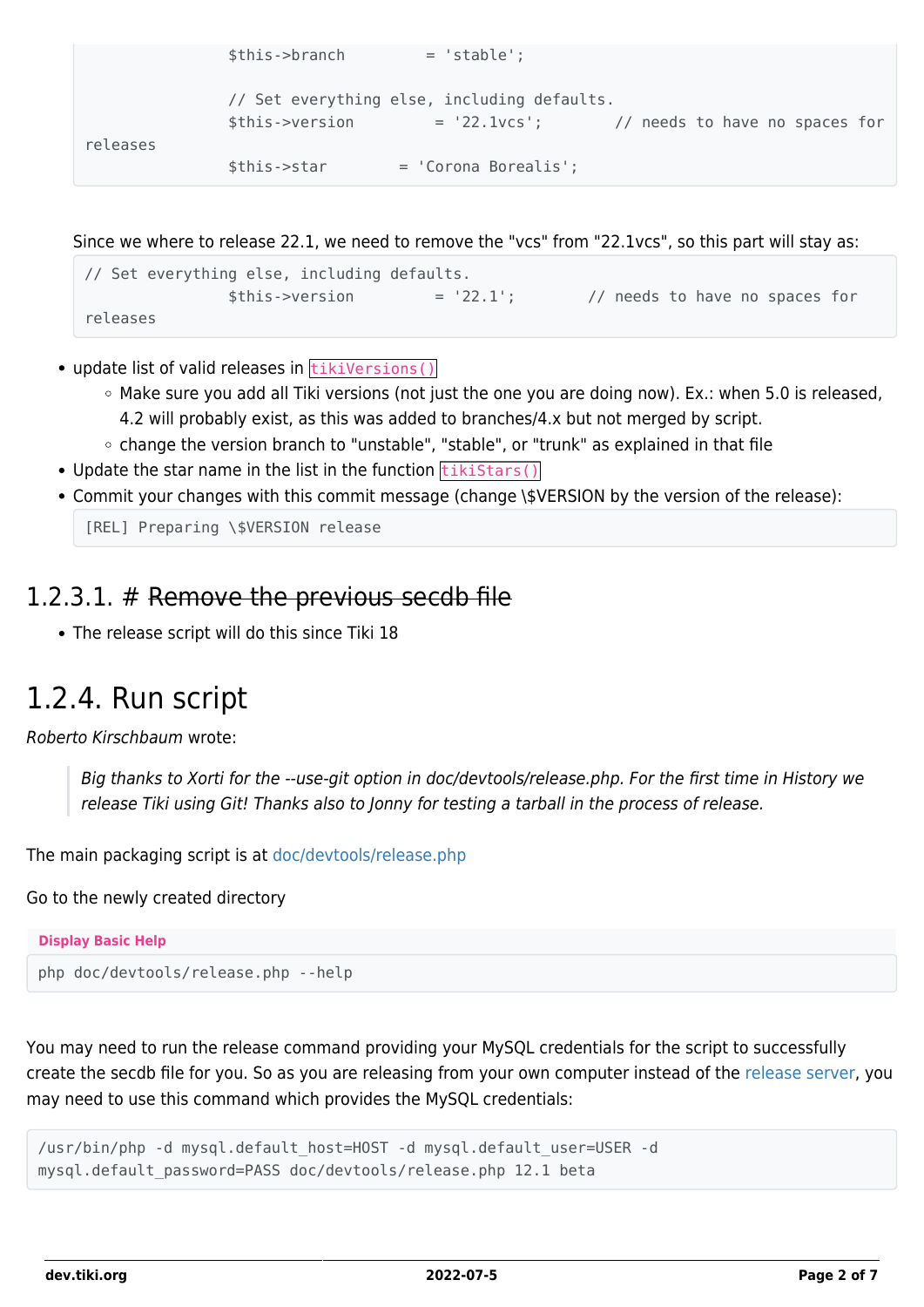(replace 12.1 beta with the corresponding release version)

## 1.2.5. Create and test pre-release packages

- This is done by executing the release script with the release version as argument, using the format major.minor preXYZ (XYZ can be RC1, RC2, alpha, beta1, beta2, etc.)
- Use the --help option of the release script for advanced help on options (like using a web proxy)

```
php7.1 doc/devtools/release.php 19.0 preRC1
```
Note: Use the command for the version of PHP which is the minimum spec for that branch. In this case we need PHP 7.1 for Tiki 19.x, 5.6 for 18.x and 15.x and 5.3 for 12.x, for instance

The release script has an interactive mode, enabled by default, that will ask you if you really want to do each step. It also asks for a confirmation before committing any changes. You can have a look at them with another shell by using this command:

```
Check for changes made by the release script before validating commits
```
svn --ignore-externals status svn --ignore-externals diff

#### 1.2.5.1. Check the generated README file

Check links/content in the generated README file

#### 1.2.6. Launch the release script again

After testing, launch the release script again, now without "pre":

```
php7.1 doc/devtools/release.php 19.0 RC1
```
#### 1.2.6.1. Troubleshooting

#### 1.2.6.1.1. Mysql credentials

In step 11 (or 8 ?) of the release script ("**8) Generate SecDB file 'db/tiki-secdb\_12.1\_mysql.sql'?**"), you might see this type of error:

```
SecDB step failed because some filenames need escaping but no MySQL connection has been found.
Try this command line instead (replace HOST, USER and PASS by a valid MySQL host, user and
password) :
```

```
 /usr/bin/php -d mysql.default_host=HOST -d mysql.default_user=USER -d
mysql.default_password=PASS doc/devtools/release.php 12.1 beta
```
If so, provide your own HOST, USER and PASS for your MySQL from the machine where you are running the release script, and you should be fine, then.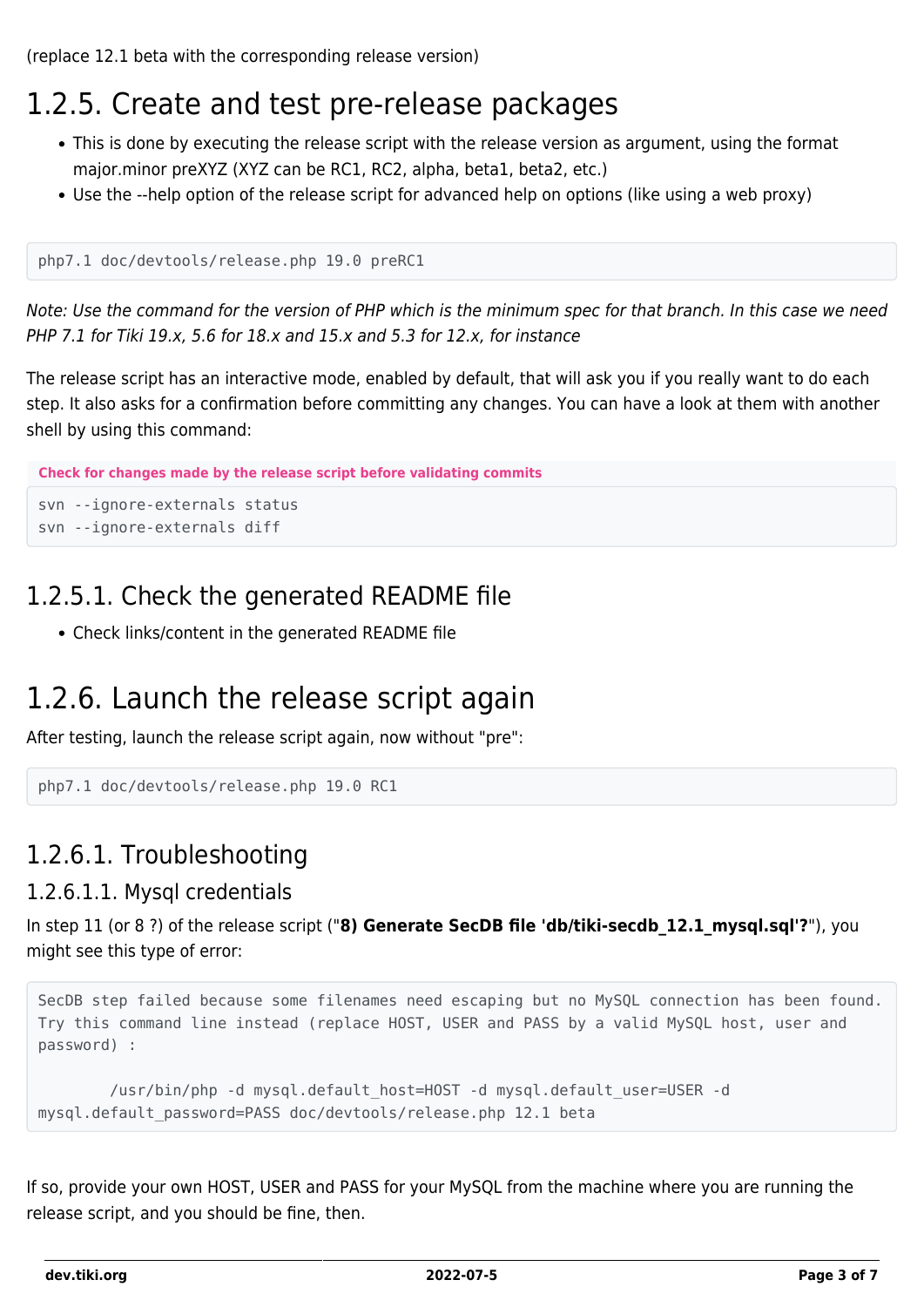### 1.2.7. Test the produced "tarballs" and share the testing

Test on your server. Ideally, you have 1-2 other people trying on different servers. In case of a major version (x.0), you need at least 3 installations from 3 different people

- Make sure to do a file integrity check with tiki-admin security.php?check files
- There are [4 featured profiles in the installer](http://profiles.tiki.org/Profiles_in_installer%20) and these are great tests.

## 1.2.8. Upload tarballs to Sourceforge

When the "tarballs" are tested, follow the steps to upload on SourceForge:

<http://sourceforge.net/p/forge/documentation/Files/>

To upload the 'tarballs', copy-paste and execute the following line (and change '\$SF\_LOGIN' by your SF.net login and \$VERSION with the version, which may look like "7.0.rc1" ):

```
cd ~/tikipack/$VERSION
scp *bz2 *gz *zip *7z
$SF_LOGIN@frs.sourceforge.net:/home/pfs/project/t/ti/tikiwiki/$RELEASEFOLDER$
```
#### **Real example**

```
#since 15.0 :
```

```
scp *bz2 *gz *zip *7z
username,tikiwiki@frs.sourceforge.net:/home/pfs/project/t/ti/tikiwiki/Tiki_XX.x_Starname/XX.Y
```
#### Alternatively, you can do it with sftp

```
User jsmith seeks to put tiki-12.1.* .7z .zip .tgz .bz2 to the 12.1 directory of his project,
tikiwiki:
$ sftp jsmith@frs.sourceforge.net
Connecting to frs.sourceforge.net...
jsmith,fooproject@frs.sourceforge.net's password:
sftp> cd /home/frs/project/tikiwiki/Tiki_12.x_Altair/
sftp> mkdir 12.1
sftp> cd 12.1
sftp> mput tiki*.*
Uploading tiki-12.1.7z to /home/pfs/project/tikiwiki/Tiki_12.x_Altair/12.1/tiki-12.1.7z
tiki-12.1.7z
100% 27MB 2.3MB/s 00:12
Uploading tiki-12.1.tar.bz2 to
/home/pfs/project/tikiwiki/Tiki_12.x_Altair/12.1/tiki-12.1.tar.bz2
tiki-12.1.tar.bz2
100% 38MB 2.9MB/s 00:13
Uploading tiki-12.1.tar.gz to
/home/pfs/project/tikiwiki/Tiki_12.x_Altair/12.1/tiki-12.1.tar.gz
tiki-12.1.tar.gz
```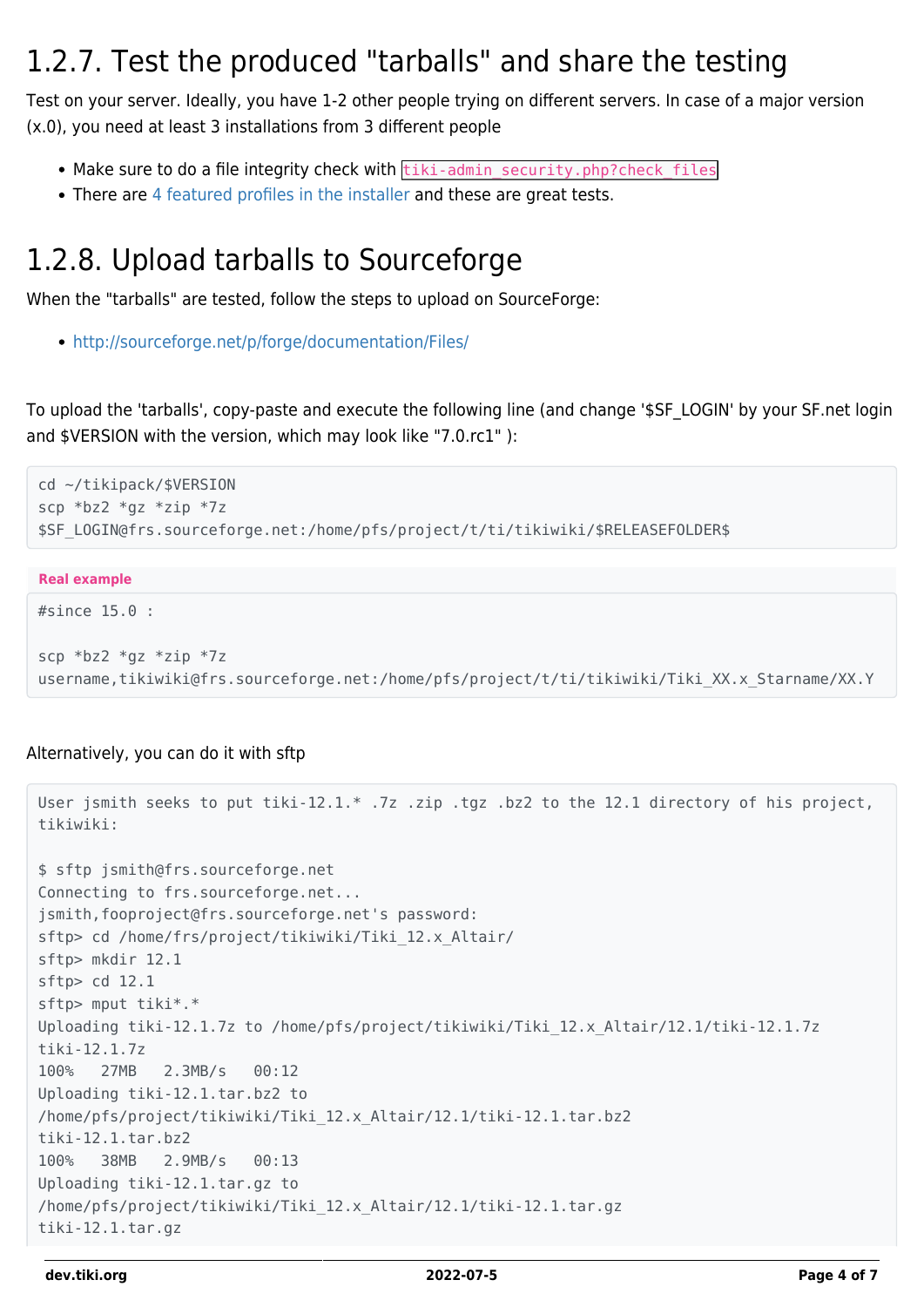```
100% 43MB 2.7MB/s 00:16
Uploading tiki-12.1.zip to /home/pfs/project/tikiwiki/Tiki_12.x_Altair/12.1/tiki-12.1.zip
tiki-12.1.zip
100% 52MB 2.9MB/s 00:18
sftp>
```
You need to have "release technician" status on SourceForge. Ask an Admin if you don't have it.

#### 1.2.8.1. Update default download version on Sourceforge:

- 1. Go to the Files page while logged in to access the File Manager
- 2. From the File Manager navigate to the directory that contains the file
- 3. Select the "i" icon for the file you wish to set as the default download
- 4. On the bottom right check the boxes for the operating systems which you wish the file to be the default download for.
- 5. Select save

# 1.2.9. Update lib/setup/twversion.class.php after the release

change \$this->version = '**23.1**'; to '**23.2vcs**';

Needs to have no spaces and use the format X.YabcZ see tikiVersions fn below for examples

You can add a commit message like this one:

```
[REL]Closing release 12.1beta
```
# 1.2.10. Merge the changes back to trunk

It's polite after a release to merge the changes back into trunk assuming we are in a [Semi-automatic merging](https://dev.tiki.org/Semi-automatic-merging-period) [period](https://dev.tiki.org/Semi-automatic-merging-period) as there are often conflicts with the *twversion.class.php* file and language files

• So on a clean checkout of trunk you need to run:

php doc/devtools/svnbranchupdate.php branches/19.x

For conflicts use  $mc$  (mine-conflict) for the language files and  $tuversion.class.php$  but review the changes before committing them, of course.

# 1.2.11. Update show2.t.o info

There are still a few extra steps needed, like updating the dev.t.o tracker5 & show2.t.o server to allow users to reproduce bugs in tiki instances using the new version, etc.

#### 1.2.11.1. checkout that version in the local cache folder of tiki in show2.t.o

In order to have a new tiki version available in show\*.t.o, a new folder and vcs checkout need to be added manually at show2.tiki.org under: